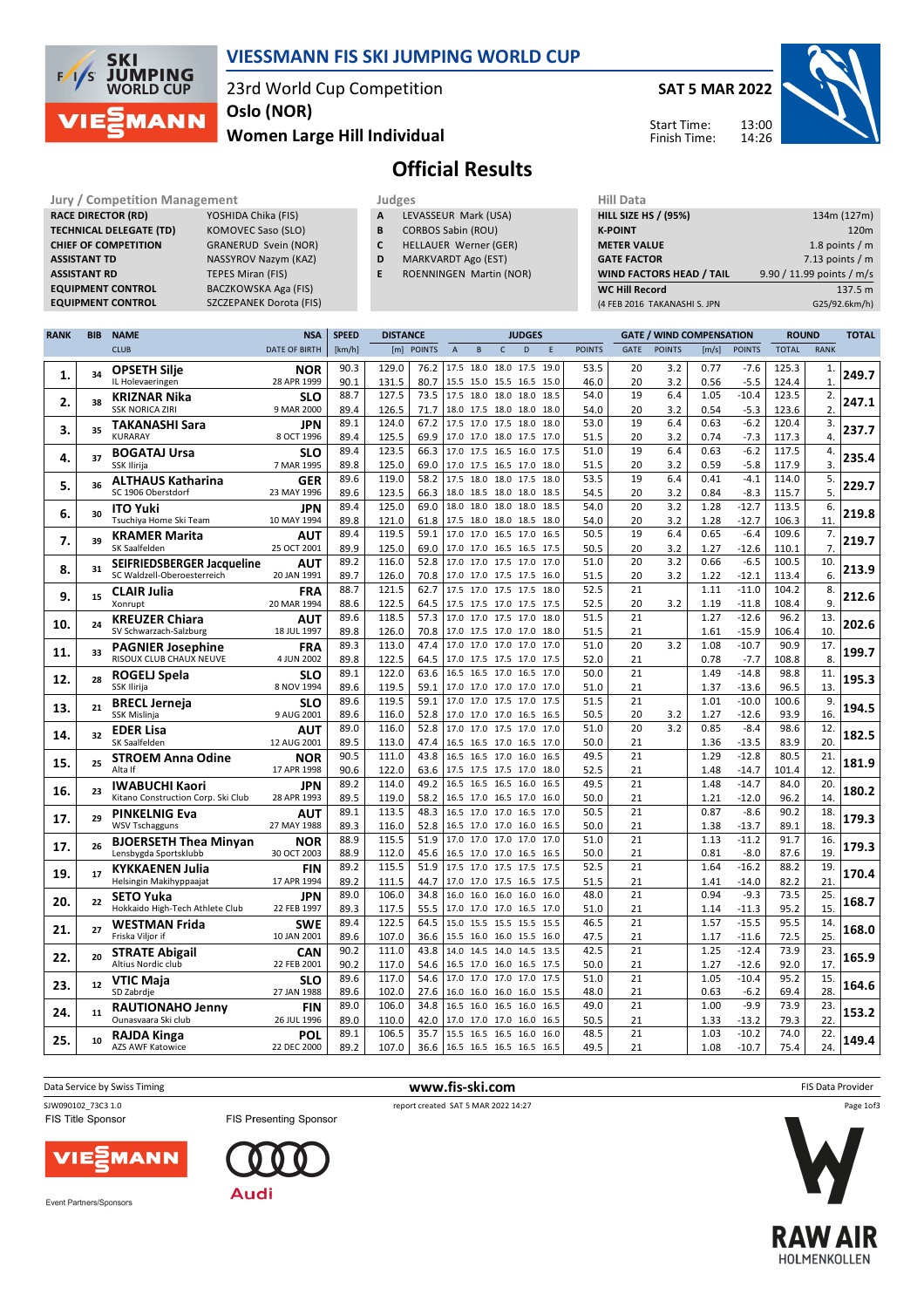

### **VIESSMANN FIS SKI JUMPING WORLD CUP**

23rd World Cup Competition

**SAT 5 MAR 2022**

Start Time: Finish Time:



**Women Large Hill Individual Oslo (NOR)**

**Official Results**

| <b>RANK</b> | <b>BIB</b> | <b>NAME</b>                | <b>NSA</b>           | <b>SPEED</b> | <b>DISTANCE</b> |            | <b>JUDGES</b>            |  |      |      |      | <b>GATE / WIND COMPENSATION</b> |             |               |         | <b>ROUND</b>  |       | <b>TOTAL</b> |       |
|-------------|------------|----------------------------|----------------------|--------------|-----------------|------------|--------------------------|--|------|------|------|---------------------------------|-------------|---------------|---------|---------------|-------|--------------|-------|
|             |            | <b>CLUB</b>                | <b>DATE OF BIRTH</b> | [km/h]       |                 | [m] POINTS |                          |  |      | D    |      | <b>POINTS</b>                   | <b>GATE</b> | <b>POINTS</b> | [m/s]   | <b>POINTS</b> | TOTAL | <b>RANK</b>  |       |
| 26.         |            | <b>SEYFARTH Juliane</b>    | <b>GER</b>           | 89.7         | 104.0           | 31.2       | 16.5 16.5                |  | 16.5 | 16.0 | 16.0 | 49.0                            | 21          |               | 1.03    | $-10.2$       | 70.0  | 27.          | 146.7 |
|             |            | WSC 07 Ruhla               | 19 FEB 1990          | 89.1         | 105.5           | 33.9       | 16.0 16.5 16.5 16.5      |  |      |      | 15.5 | 49.0                            | 21          |               | 0.63    | $-6.2$        | 76.7  | 23.          |       |
| 27.         |            | <b>IWASA Haruka</b>        | <b>JPN</b>           | 89.5         | 105.0           | 33.0       | 16.0 16.5 16.5 16.0 16.5 |  |      |      |      | 49.0                            | 21          |               | 0.94    | $-9.3$        | 72.7  | 26.          | 144.5 |
|             |            | Obayashigumi Ski Team      | 12 APR 1996          | 89.6         | 103.5           | 30.3       | 16.0 16.5 16.0 16.0 16.0 |  |      |      |      | 48.0                            | 21          |               | 0.66    | $-6.5$        | 71.8  | 26.          |       |
| 28.         |            | <b>FREITAG Selina</b>      | <b>GER</b>           | 90.2         | 105.0           | 33.0       | 16.0 16.0 16.0 15.5 15.5 |  |      |      |      | 47.5                            | 21          |               | 1.30    | $-12.9$       | 67.6  | 30.          | 138.7 |
|             |            | Sg Nickelhuette Aue        | 19 MAY 2001          | 90.4         | 104.0           | 31.2       | 16.5 16.0 16.0 16.0 16.5 |  |      |      |      | 48.5                            | 21          |               | 0.87    | $-8.6$        | 71.1  | 27.          |       |
| 29.         |            | <b>INDRACKOVA Karolina</b> | <b>CZE</b>           | 89.0         | 104.0           | 31.2       | 16.0 16.5 16.5 16.0      |  |      |      | 16.0 | 48.5                            | 21          |               | 1.13    | $-11.2$       | 68.5  | 28.          | 133.5 |
|             |            | <b>JKL Desna-DUKLA</b>     | 26 AUG 1997          | 88.7         | 98.0            | 20.4       | 16.0 16.0 16.0 16.0 15.5 |  |      |      |      | 48.0                            | 21          |               | 0.34    | $-3.4$        | 65.0  | 29.          |       |
| 30.         |            | <b>GOERLICH Luisa</b>      | <b>GER</b>           | 88.7         | 107.5           | 37.5       | 16.0 15.5 15.5 16.0      |  |      |      | 16.0 | 47.5                            | 21          |               | 1.71    | $-16.9$       | 68.1  | 29.          | 116.2 |
|             |            | WSV 08 Lauscha             | 21 DEC 1998          | 88.4         | 86.5            | $-0.3$     | 15.5 15.5 15.0 15.0 14.5 |  |      |      |      | 45.5                            | 21          |               | $-0.24$ | 2.9           | 48.1  | 30.          |       |

|                     |          |                                                              |                           |       |       |        | not qualified for final round |  |      |    |      |         |      |     |      |
|---------------------|----------|--------------------------------------------------------------|---------------------------|-------|-------|--------|-------------------------------|--|------|----|------|---------|------|-----|------|
| 31.                 |          | <b>WIEGELE Hannah</b><br>Sy Achomitz-zahomc                  | <b>AUT</b><br>22 SEP 2001 | 89.5  | 101.5 | 26.7   | 16.0 16.0 16.0 16.0 16.0      |  | 48.0 | 21 | 1.05 | $-10.4$ | 64.3 | 31. | 64.3 |
| 32.                 |          | <b>KOMAR Katra</b><br>Ssk Bohinj                             | <b>SLO</b><br>16 MAY 2001 | 88.5  | 100.5 | 24.9   | 16.0 15.5 16.0 16.0 16.0      |  | 48.0 | 21 | 1.19 | $-11.8$ | 61.1 | 32. | 61.1 |
| 33.                 | 13       | <b>MALSINER Lara</b><br><b>GRUPPO SCIATORI FIAMME GIALLE</b> | <b>ITA</b><br>14 APR 2000 | 89.6  | 102.0 | 27.6   | 16.0 16.5 16.0 16.0 16.0      |  | 48.0 | 21 | 1.60 | $-15.8$ | 59.8 | 33. | 59.8 |
| 34.                 |          | <b>EILERS Natalie</b><br>Altius Nordic Ski Club              | <b>CAN</b><br>31 OCT 1998 | 90.1  | 97.0  | 18.6   | 15.5 16.0 15.5 15.5 15.5      |  | 46.5 | 21 | 0.93 | $-9.2$  | 55.9 | 34. | 55.9 |
| 35.                 | $\Omega$ | <b>KONDERLA Nicole</b><br><b>AZS AWF Katowice</b>            | <b>POL</b><br>8 DEC 2001  | 88.7  | 97.0  | 18.6   | 15.0 16.0 16.0 15.5 15.5      |  | 47.0 | 21 | 1.21 | $-12.0$ | 53.6 | 35. | 53.6 |
| 36.                 |          | LAUE Josephin<br>Sfv Rothenburg                              | <b>GER</b><br>21 NOV 2001 | 89.3  | 99.5  | 23.1   | 16.0 16.0 15.5 15.5 15.0      |  | 47.0 | 21 | 1.71 | $-16.9$ | 53.2 | 36. | 53.2 |
| 37.                 |          | <b>MAURER Nicole</b><br>Altius Nordic Ski Club               | <b>CAN</b><br>28 JAN 2000 | 89.1  | 83.0  | $-6.6$ | 14.5 15.0 14.5 14.5 13.5      |  | 43.5 | 21 | 0.63 | $-6.2$  | 30.7 | 37. | 30.7 |
| 38.                 |          | <b>NORSTEDT Astrid</b><br>Solleftea GIF BHK                  | <b>SWE</b><br>19 JUN 2001 | 88.0  | 83.5  | $-5.7$ | 14.0 14.0 13.5 13.5 13.0      |  | 41.0 | 21 | 1.12 | $-11.1$ | 24.2 | 38. | 24.2 |
|                     |          |                                                              |                           |       |       |        |                               |  |      |    |      |         |      |     |      |
| <b>Disqualified</b> |          |                                                              |                           |       |       |        |                               |  |      |    |      |         |      |     |      |
|                     | 4        | <b>ROESTAD Karoline</b>                                      | <b>NOR</b>                | SCE 4 |       |        |                               |  |      |    |      |         |      |     |      |

SCE 4 : SUIT







Event Partners/Sponsors